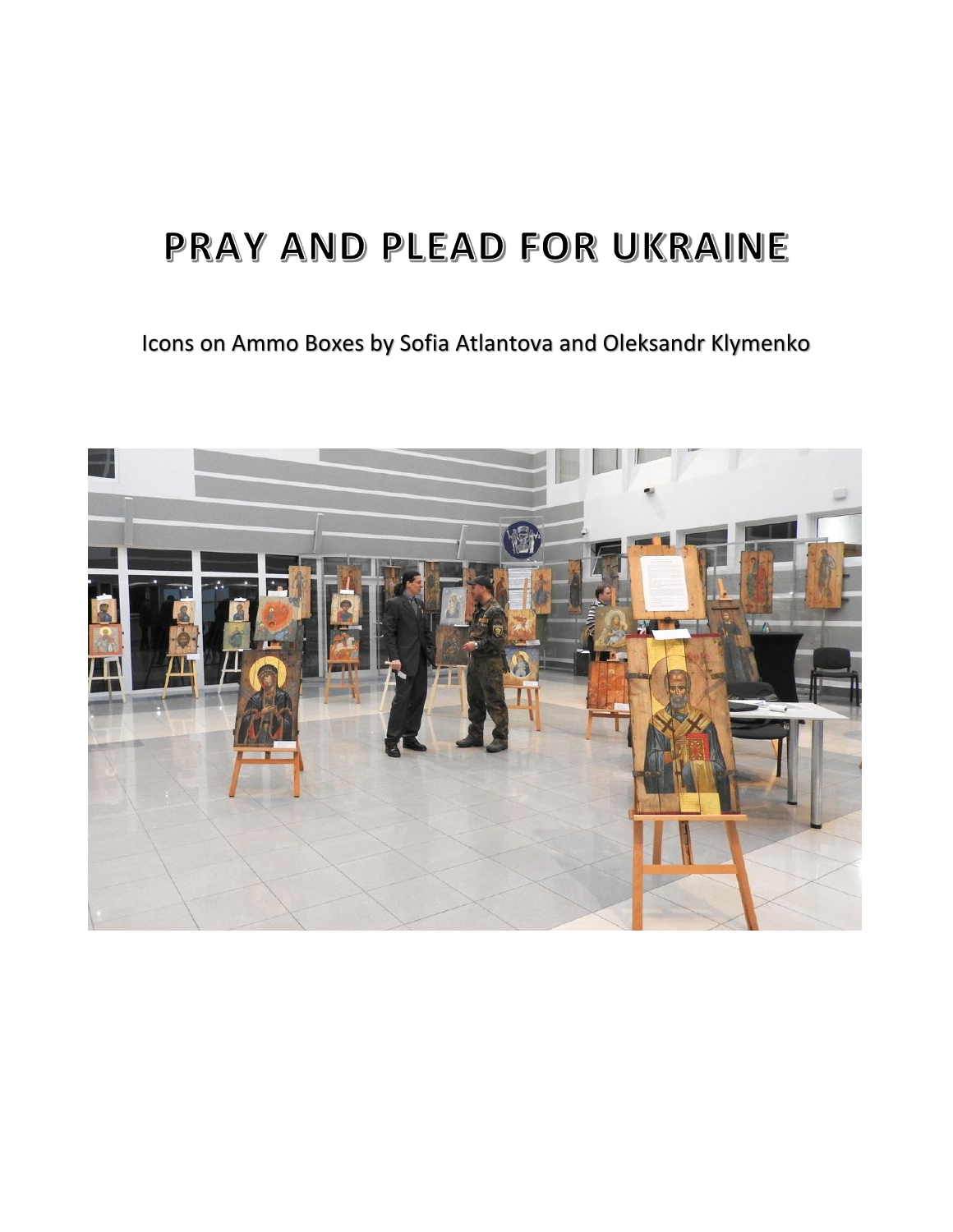

#### **In brief**

*Buy an Icon – Save a Life*, more widely known as just *Icons on Ammo Boxes*, is a joint project of two Kyivan artists and spouses, Sofia Atlantova and Oleksandr Klymenko, and the Pirogov First Volunteer Mobile Hospital (PFVMH), an NGO that engages civilian medics to provide medical aid to both militants and civilians in the armed conflict areas in Eastern Ukraine. The artists paint the icons on the lids, bottoms, and other fragments of wooden boxes that used to store various types of ammunition and weaponry. The boards are brought from the combat zone by PFVMH volunteers as well as servicemen of the Armed Forces of Ukraine and the National Guards of Ukraine.

The main idea of the art project is the transformation of death (symbolized by ammo boxes) into life (traditionally symbolized by icons in Ukrainian culture). The receipts from the icons sale go the PFVMH to support activities of its volunteer medics. In this way, this victory of life over death happens not only on the figurative and symbolic level but also in reality: the artists have already donated to the PFVMH about \$300,000, becoming its main sponsors. In the last two years, their donations accounted for about 95 percent of the mobile hospital's total receipts.

Exhibitions of the *Icons on Ammo Boxes* have been held on both sides of the Atlantic, including (alphabetically) Alberta, Antwerp, Berlin, Bloomington, Bonn, Brussels (European Parliament), Catania, Chiaramonte Gulfi, Chicago, Edmonton, Frankfurt am Main, the Hague, Hanover, Iași, Kyiv (Parliament of Ukraine, St. Sophia Cathedral, Kyiv Pechersk Lavra, Lithuanian Embassy in Ukraine, and Superior Institute of Religious Sciences of St. Thomas Aquinas) Leipzig, Lublin, Los Angeles, Milan, Montreal, Munich, Ottawa, Paris, Philadelphia, Prague, Rome, Toronto, Vienna, Vilnius (Parliament of Lithuania), Warsaw, and Winnipeg, as well as a number of Ukrainian cities. Exhibitions of the icons were also part of various events in Ukraine and abroad.

*This deeply Catholic instinct for transforming what is dead or deathdealing into something life-affirming and life-giving continues today in Ukraine, through a remarkable project known as "The Icons on Ammo Boxes" …*

*Icons written on wood using various types of paint are nothing new, of course; many of the greatest icons in the history of Christian art were written that way. Oleksandr Klymenko's brilliant idea was to use a different kind of wood: not a polished and treated panel, but the rough-hewn tops or bottoms of the boxes in [which] bullets, grenades, and artillery shells were once stored…*

*The icons turn trash, redolent of death, into life-affirming art in several ways. First, by their very existence: for they transform materials that stored munitions intended to kill and maim into celebrations of faith and life…*

*Second, through the sale of Sofia Atlantova's and Oleksandr Klymenko's work, the "Icons in Ammo Boxes" project supports the Pirogov First Volunteer Mobile Hospital, which brings medical professionals into the warzone of eastern Ukraine to treat wounded soldiers and civilians. Since its inception, the mobile hospital has served some 50,000 patients, saving or repairing many lives broken by Russian aggression.*

**George Weigel**, Distinguished Senior Fellow of Washington's Ethics and Public Policy Center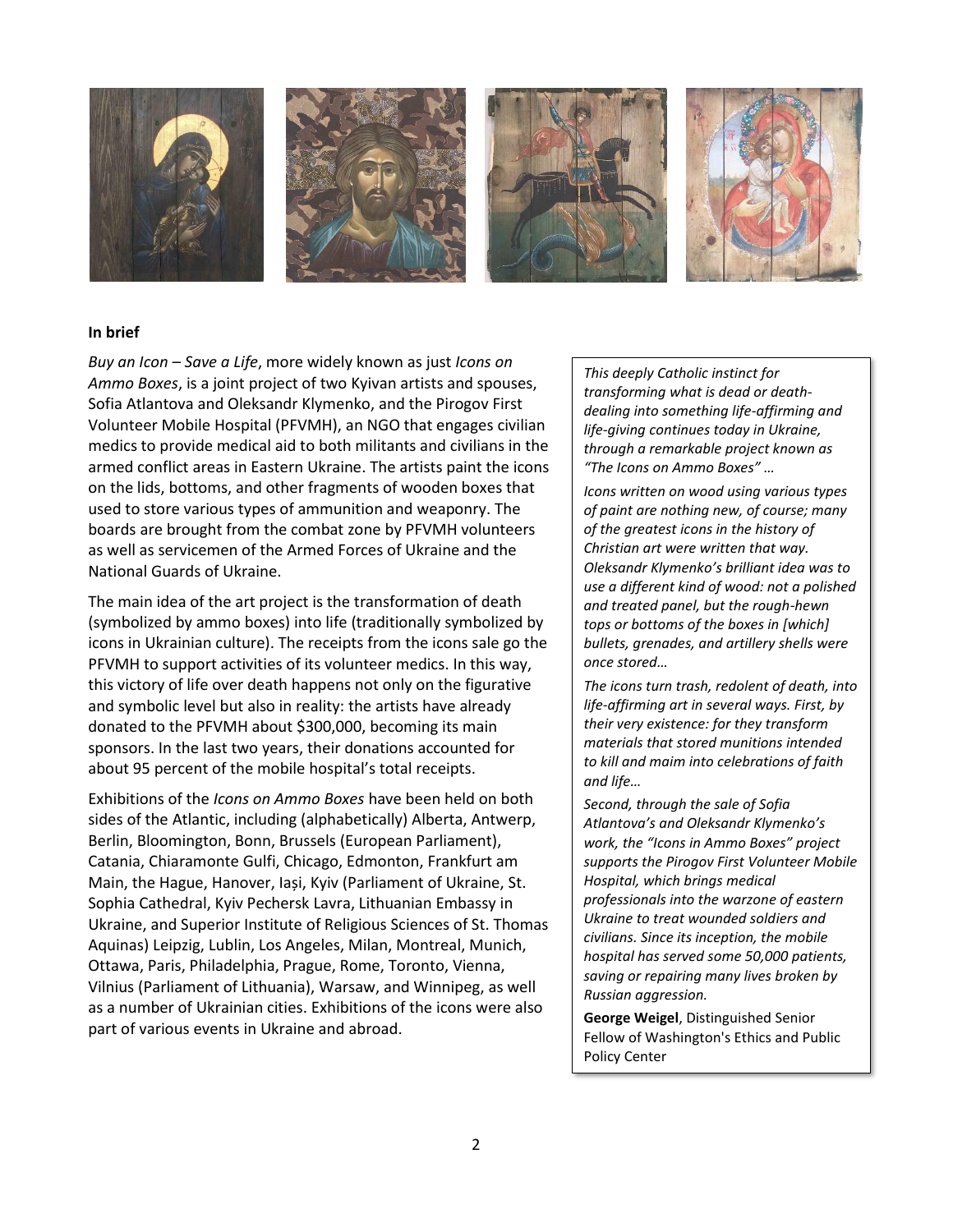#### **History**

The idea to paint classic Byzantine icons on ammunition boxes belongs to Oleksandr Klymenko. In the fall of 2014, he, his wife Sofia, and several other artists organized an exhibition in support of the Main Military Clinical Hospital of Ukraine. The exhibits included conventional icons. Some of the icons were sold, including a few to be given as a present to the *Sich* battalion. Oleksandr was one of those invited to the battalion for the ceremony. There, he saw piles of used AKM ammo boxes and noted that the boards of these boxes looked very much like the boards on which he and Sofia painted icons.

*This combination of war and peace reminds me the American seal, which has the eagle holding an olive branch in one talon and arrows in the other one. This is wonderful stuff, it's culture and patriotism at the same time.*

**Daniel Fried**, American politician and diplomat

He asked to give him one box, and painted on it the first icon – "Holy Mother with the Child". This icon looked as if it was very old, from a museum; its stylistics was of the beautiful ancient Byzantine Empire. "It was then that I got the idea of a conceptual art project in which the theme of war could be combined with what was not

connected with the war at all," Oleksandr says. "The collision of things, an antinomy. That is, I was interested in this antinomicity, when you combine the uncombinable, an ammo box board and an icon, with an incredibly organic result. You paint an icon, and then you have the impression that it's been there for a thousand years."

He invited two more artists, Sofia Atlantova and Natalia Volobuyeva, and they carried out a pilot exhibition – to see how the audience would respond. The project was officially launched at St. Sophia of Kyiv in February 2015.

Quite soon, the art project was joined by the PFVMH, not without a miracle. Says Oleksandr Klymenko:

*In November 2014, a monk of one of Kyiv's monasteries called me and said, "Oleksandr, I heard that you were fundraising for the hospital. I've got money for you." I went to him, and he handed me a bagful of money – UAH 100,000 [about \$12,000 at the time]. He said this bag had been given to him by a stranger who asked to give the money over to those who suffered from this war, who needed help most badly.*

*I said I'd give it a thought. The Main Military Hospital at the time had no problems with supplies. So could there be any projects that are not too well known but essential? On my Facebook timeline, I came across a post by Gennadiy Druzenko [PFVMH cofounder], who desperately asked to help pay for a vehicle for the PFVMH. I thought: "A cool idea – a volunteer hospital!" I was also impressed by the sincerity of his call for help. I knew Gennadiy a little since we had many mutual acquaintances, and I also had met with him several times before and during the Maidan revolution. Still, I made some inquiries among people who knew him well and whom I trusted, and heard only commendations. I ascertained that he was a person who would not steal that money, that the PFVMH was a humanitarian project and important for Ukraine, and that it would work systematically. Then I called Gennadiy and said there* 

*These icons are like coins: they have two sides. Not literally two sides painted, as some icons have, but two aspects that make them unique. First, they are beautiful pieces of art painted by a talented couple of Oleksandr Klymenko and Sofia Atlantova. Stylistically, they blend modern motifs and traditional patterns that go back to Byzantine masters.*

*The second important aspect of this collection is its story. Or better to say, many stories that comprise a single narrative of war and peace, human sufferings and hope. The icons have been painted on wooden planks from ammo boxes. Those boxes were used in the eastern front, where Ukraine is at war with Russia-backed separatist groups. The icons painted on those boxes thus try to bring hope for peace and justice to the tormented East of the country.*

*This is not the only story that the icons can tell. Sales from them go to the Pirogov First Volunteer Mobile Hospital (PFVMH)… There, they help wounded and ill: both the Ukrainian soldiers and civil locals. The icons on ammo boxes, thus, demonstrate how violence and pain can be transfigured to peace and relief, and actually contribute to this transfiguration through the work of doctors.*

Archimandrite **Cyril Hovorun**, Prof. at Loyola Marymount University in Los Angeles, Act. Director of Huffington Ecumenical Institute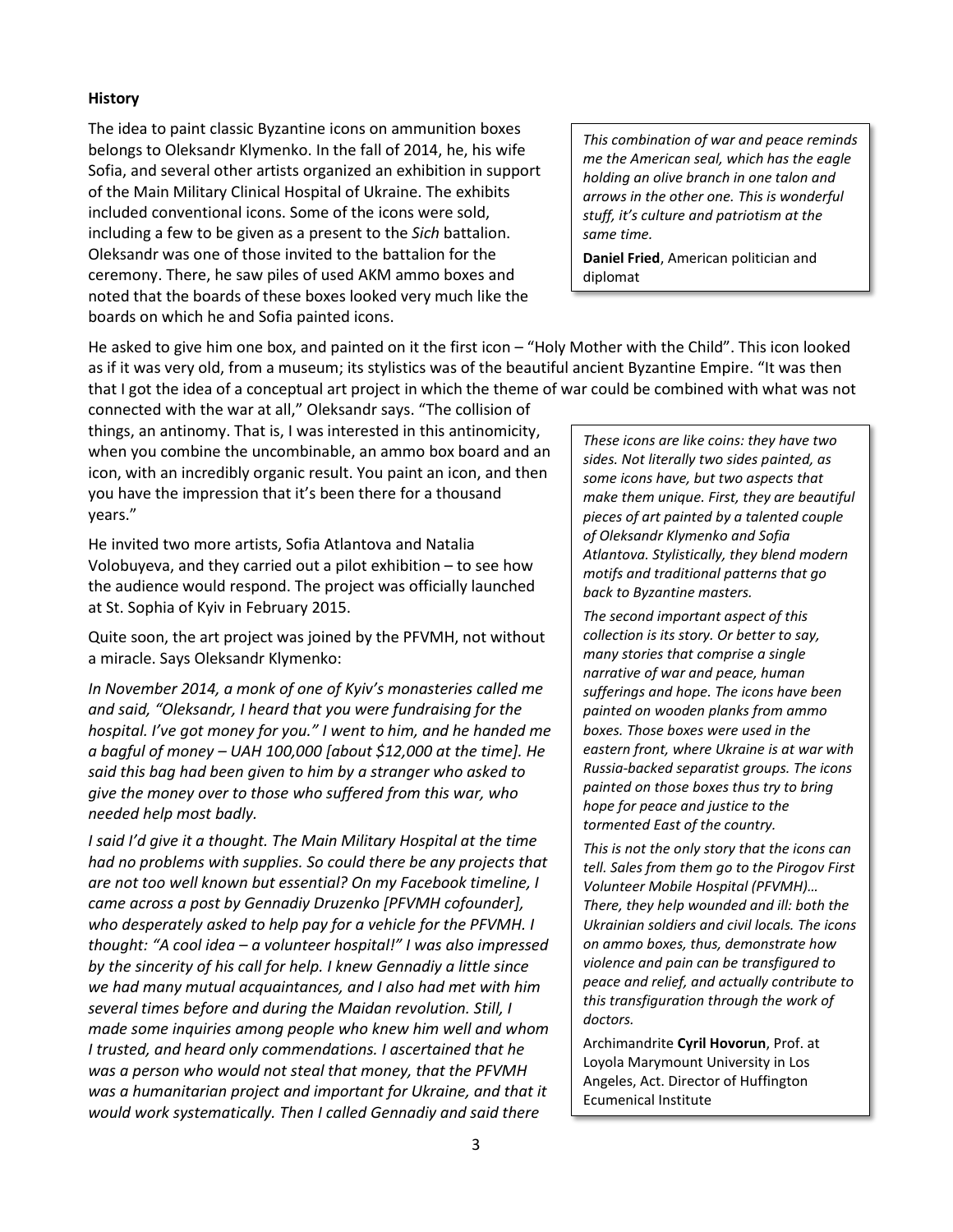*was money for him. He said: "You know, we are now praying, because tomorrow we have to pick up the vehicle but lack UAH 70,000. If we fail to pay up, we'll lose it."*

*We met, Gennadiy told me about his hospital in detail, and I realized that I had not mistaken. The vehicle bought for this money was called "Angel." The hospital was launched and I felt like a witness to a miracle. Miracles like that might have been witnessed by Kyiv Pechersk monks a thousand years ago if any.*

*Then I saw how efficiently the PFVMH worked at the front, so I did not hesitate on whom the money for sold icons should be given. It is because money should work in systemic projects where they think strategically.*

*And then the concept of my project gained perfection: the transformation of death into life not only symbolically but really. Now I'm awfully happy because I feel like a person involved in a real transformation of death into life, in a real fight against death.*

*The series* Icons to Ammo Boxes *is itself an icon that suffering can be redeemed and that in the end, love wins. I have one in my office. In my work, I regularly see the harm that people do to each other. But every morning, when I see the icon, I am forcefully reminded that people can also dwell in grace and in beauty. I treasure it.*

**David C. Williams**, Executive Director, Center for Constitutional Democracy, Indiana University Maurer School of Law

*Come, stand before these icons, pray, and plead for Ukraine…*

*My great gratitude to you [the artists] for that these saints look at us through the prism of the pain our country is experiencing.*

Fr. **Mykhaylo Romaniv**, Dean of the Roman Catholic parish in Fastiv, Ukraine

#### **About the artists**



SOFIA ATLANTOVA (born on Dec. 14, 1981, in Kyiv) is an artist and a writer. Studied in the Kyiv Shevchenko State Art School and the National Academy of Art and Architecture. Sofia Atlantova works in the field of monumental and easel art, book illustration, and installation art. She is a participant in a number of exhibitions in Ukraine and abroad.



OLEKSANDR KLYMENKO (born on July 5, 1976, in Kyiv) is an artist and art critic, a writer (under the pseudonym of Olaf Clemensen), and a member of the Ukrainian Union of Artists. Decorated with a medal "For Assistance to the Armed Forces of Ukraine" for the *Icons on Ammo Boxes* art project. He graduated from the National Academy of Art and Architecture in 1998 and completed a postgraduate course at the Rylsky Institute of Art History, Folklore, and Ethnography in 2002. Worked as a teacher at the Kyiv Boychuk State Institute of Decorative and Applied Arts and Design and at the High

Humanitarian and Theological Courses in Kyiv. Oleksandr Klymenko is the author of the introductory article to the album "Jewel Art of Ukraine" (Kyiv, 2000), a series of articles on art history, and a book "The ATO Summer" (Kyiv, 2015). Oleksandr Klymenko works in the field of monumental and easel arts. He has participated in exhibitions in Ukraine and abroad, and organized a number of literary and art actions and performances. He is the author of the idea and one of the curators of the *Icons on Ammo Boxes* project.